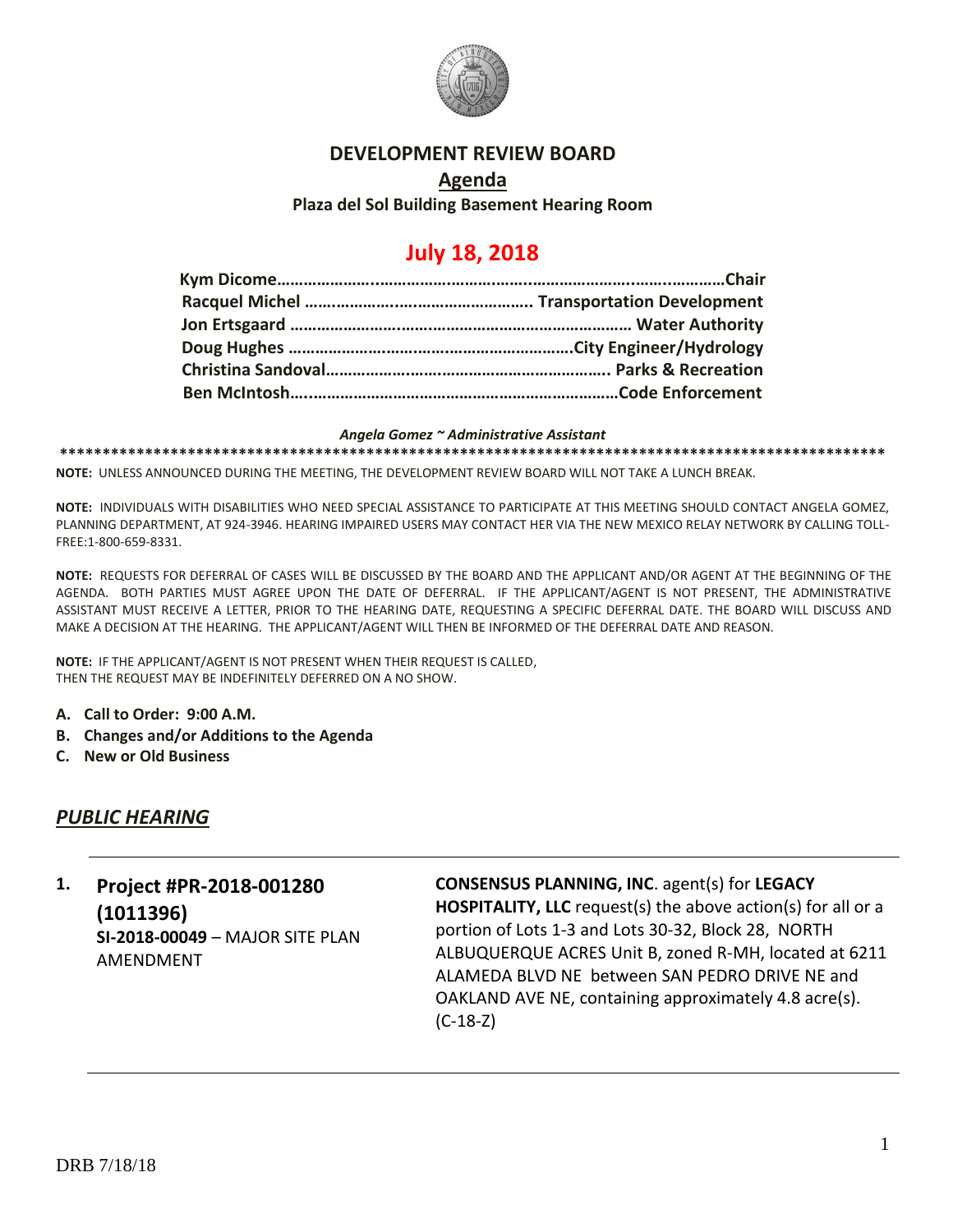| 2. | Project #PR-2018-001323<br><b>VA-2018-00047- VARIANCE</b> | AUSTIN'S CARPORTS agent(s) for ALEX & ANNETTE<br><b>PADILLA</b> request(s) the aforementioned action(s) for all or<br>a portion of Lot 3, Block 7, OSAGE ADDN NO 3, zoned R-1C,<br>located at 404 LA MEDIA RD SW, containing approximately<br>.2 $accre(s)$ . (D-12)<br><b>PROPERTY OWNERS: ALEX &amp; ANNETTE PADILLA</b><br>REQUEST: PROPOSED CARPORT W/IN SETBACK |
|----|-----------------------------------------------------------|----------------------------------------------------------------------------------------------------------------------------------------------------------------------------------------------------------------------------------------------------------------------------------------------------------------------------------------------------------------------|
|    |                                                           |                                                                                                                                                                                                                                                                                                                                                                      |
| З. | Project #PR-2018-001320<br>VA-2018-00046- VARIANCE        | AUSTIN'S CARPORTS agent(s) for MICHAEL FLUELLEN<br>request(s) the aforementioned action(s) for all or a portion<br>of Lot 22, Block 32, PRINCESS JEANNE PARK ADDN, zoned<br>R1-B, located at 1039 CLAUDINE ST NE, containing<br>approximately .1663 acre(s). (J-21)<br>PROPERTY OWNERS: FLUELLEN MICHAEL & LAURIE                                                    |
|    |                                                           | REQUEST: PROPOSED CARPORT W/IN SETBACK                                                                                                                                                                                                                                                                                                                               |
| 4. | Project #PR-2018-001318<br><b>VA-2018-00045- VARIANCE</b> | AUSTIN'S CARPORTS agent(s) for WILLIAM R. JOHNSON<br>request(s) the aforementioned action(s) for all or a portion<br>of Lot 35, Block 19, ACADEMY ACRES UNIT 3, zoned R1-B,<br>located at 6205 BELCHER AV NE, containing approximately<br>.1515 $\arccos 15$ . (E-18)<br>PROPERTY OWNERS: JOHNSON WILLIAM ROBERT TRUSTEE JOHNSON                                     |
|    |                                                           | <b>REQUEST: PROPOSED CARPORT W/IN SETBACK</b>                                                                                                                                                                                                                                                                                                                        |
| 5. | Project #PR-2018-001319<br><b>VA-2018-00044- VARIANCE</b> | AUSTIN'S CARPORTS agent(s) for ROBERT L. GALLEGOS<br>request(s) the aforementioned action(s) for all or a portion<br>of Lot 2, Block 86, PRINCESS JEANNE PARK ADDN, zoned R1-<br>B, located at 10408 IRENE AV NE, containing approximately<br>$0.1492$ acre(s). $(J-21)$                                                                                             |
|    |                                                           | PROPERTY OWNERS: GALLEGOS ROBERT L & MELODY A<br><b>REQUEST: PROPOSED CARPORT W/IN SETBACK</b>                                                                                                                                                                                                                                                                       |
| 6. | Project #PR-2018-001317<br>VA-2018-00043- VARIANCE        | <b>AUSTIN'S</b><br><b>CARPORTS</b><br>agent(s)<br><b>KENNETH</b><br>for<br><b>PAULK</b><br>request(s) the aforementioned action(s) for all or a portion<br>of Lot 6, Block 7, SARATON HEIGHTS, zoned R1-B, located at<br>904 VALENCIA DR NE, containing approximately 0.1377<br>$\arccos(5)$ . (K-18)                                                                |
|    |                                                           | <b>PROPERTY OWNERS: PAULK KENNETH W &amp; BUSTAMANTE ELISA</b><br><b>REQUEST: PROPOSED CARPORT W/IN SETBACK</b>                                                                                                                                                                                                                                                      |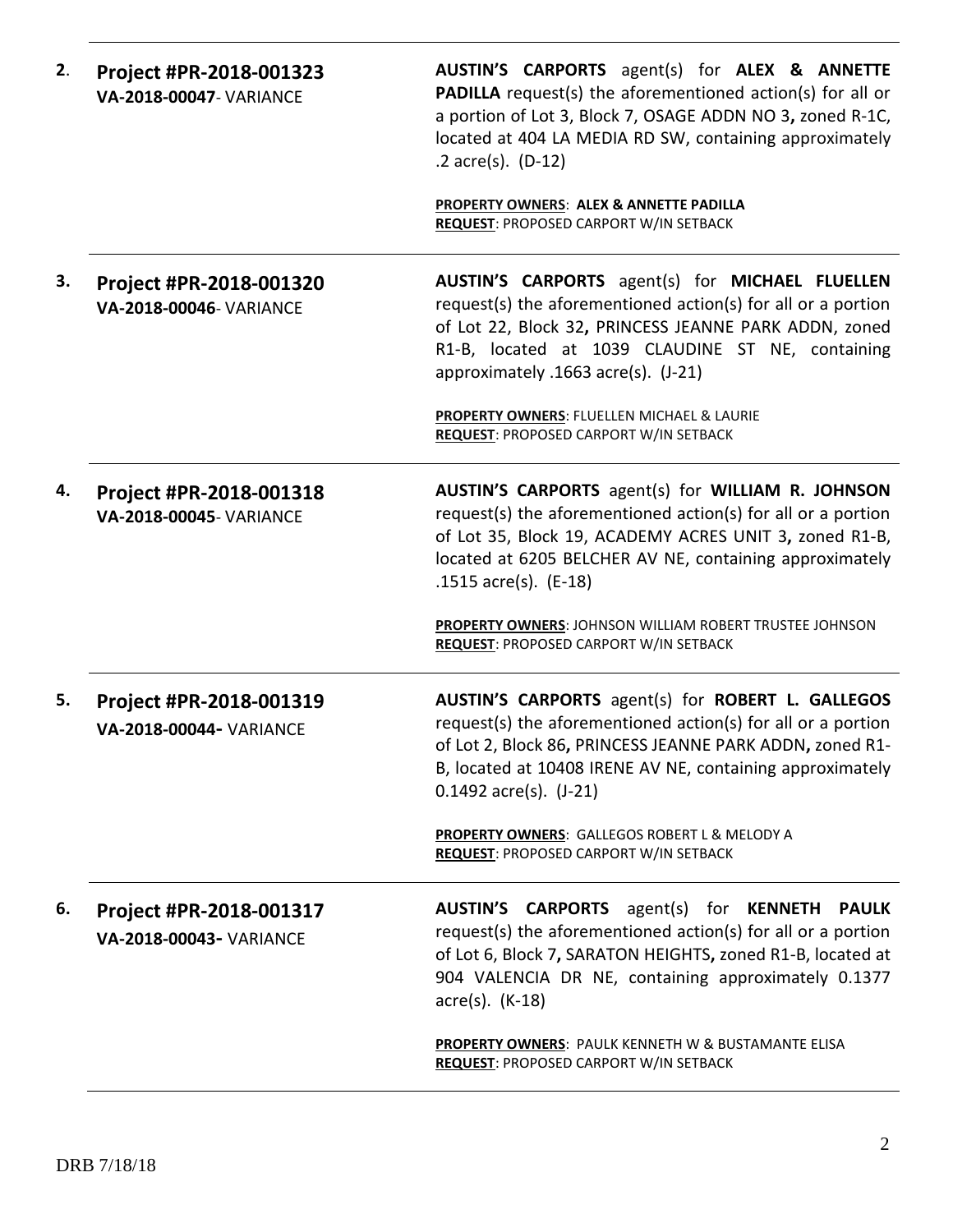| 7.  | Project# PR-2018-001311<br>VA-2018-00041- VARIANCE                                                                                                                                                                                                             | AUSTIN'S CARPORTS agent(s) for JOHN H. LUCERO<br>request(s) the aforementioned action(s) for all or a portion<br>of Lot 14, Block 102, SNOW HEIGHTS ADDN, zoned R1-B,<br>located at 1801 JUNE ST NE, containing approximately 0.17<br>$\arccos(5)$ . (H-21)                                                                                                                                                                                  |
|-----|----------------------------------------------------------------------------------------------------------------------------------------------------------------------------------------------------------------------------------------------------------------|----------------------------------------------------------------------------------------------------------------------------------------------------------------------------------------------------------------------------------------------------------------------------------------------------------------------------------------------------------------------------------------------------------------------------------------------|
|     |                                                                                                                                                                                                                                                                | PROPERTY OWNERS: LUCERO JOHNNY R & MARIA C TRUSTEES LUCERO<br><b>RVLT</b><br><b>REQUEST: PROPOSED CARPORT IN SETBACK</b>                                                                                                                                                                                                                                                                                                                     |
| 8.  | Project# PR-2018-001312<br>VA-2018-00042- VARIANCE                                                                                                                                                                                                             | <b>AUSTIN'S CARPORTS agent(s) for ROBERT ROLAND SILCOX</b><br>request(s) the aforementioned action(s) for all or a portion<br>of Lot 11, Block 101, SNOW HEIGHTS ADDN, zoned R1-B,<br>located at 1805 DOROTHY ST NE, containing approximately<br>$0.161$ acre(s). (H-21)                                                                                                                                                                     |
|     |                                                                                                                                                                                                                                                                | PROPERTY OWNERS: SILCOX ROBIN ROLAND & CILVIA D<br><b>REQUEST: PROPOSED CARPORT W/IN SETBACKS</b>                                                                                                                                                                                                                                                                                                                                            |
| 9.  | Project# 1011598<br>18DRB-70137 - VACATION OF PUBLIC<br>RIGHT-OF-WAY<br>18DRB-70138 - SIDEWALK VARIANCE<br>18DRB-70139 - SUBDIVISION DESIGN<br>VARIANCE FROM MINIMUM DPM<br><b>STANDARDS</b><br>18DRB-70140 - MINOR - PRELIMINARY/<br><b>FINAL PLAT</b>        | <b>BOB KEERAN</b> request(s) the above action(s) for all or a<br>portion of Lot(s) 17 & 18, Block(s) 4, Tract(s) 3, NORTH<br>ALBQ ACRES Unit 3, zoned PD (RD/5DUA), located on<br>VENTURA ST NE between SIGNAL AVE NE and ALAMEDA<br>BLVD NE, containing approximately 2 acre(s). (C-20) [Deferred<br>from 5/16/18, 6/13/18]                                                                                                                 |
| 10. | Project# 1010693<br>18DRB-70129 - VACATION OF PUBLIC<br><b>EASEMENT</b><br>18DRB-70130 - SIDEWALK WAIVER<br>18DRB-70131 - TEMP. DEFERRAL of<br><b>SIDEWALK CONST</b><br>18DRB-70132 - VACATION OF PRIVATE<br><b>EASEMENT</b><br>18DRB-70133 - PRELIMINARY PLAT | <b>BOHANNAN HUSTON INC</b> agent(s) for <b>GAMMA</b><br><b>DEVELOPMENT, LLC</b> request(s) the above action(s) for all or<br>a portion of Tract(s) 3B-3 of TRACT 3B-1, 3B-2 & 3B-3 A<br>SUBD OF TRACT 3B LANDS OF IHS ACQUISITION #120 INC.<br>zoned R-T (SU-2/LMDR), located on HORIZON BLVD NE<br>between BALLOON MUSEUM DR NE and ALAMEDA BLVD<br>NE, containing approximately 7.76 acre(s). (B-17) ) [Deferred<br>from 5/16/18, 6/13/18] |

**18DRB-70134** - SITE DEVELOPMENT PLAN FOR BUILDING PERMIT

DRB 7/18/18

3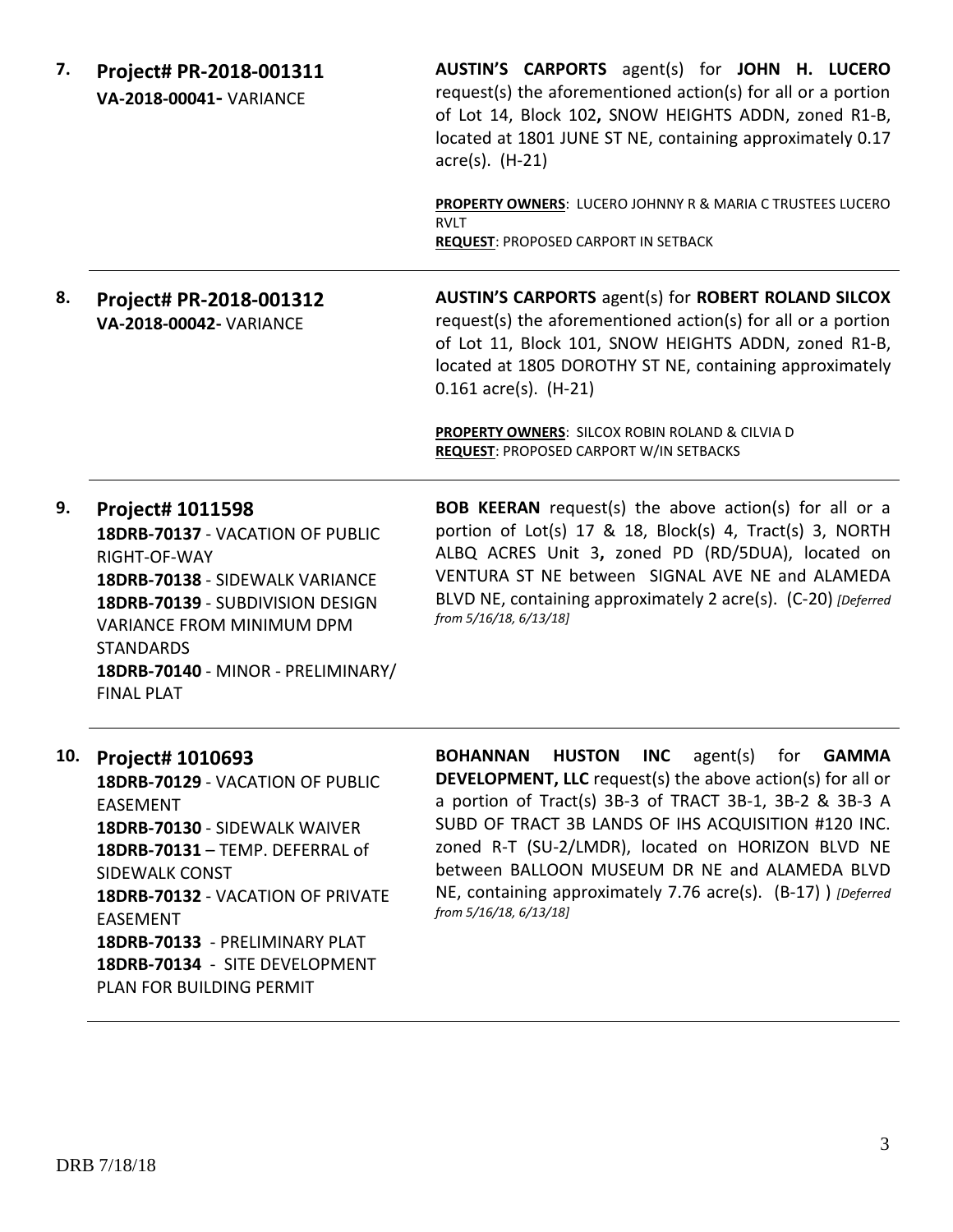#### **11. Project# 1010656**

**18DRB-70160** MAJOR - PRELIMINARY PLAT APPROVAL **18DRB-70161** MAJOR - SDP FOR BUILDING PERMIT **18DRB-70162** MINOR - TEMP DEFR SWDK CONST

#### **THE GROUP** agent(s) for **PASHTOON KHALID A & NAFEESA**

request(s) the above action(s) for all or a portion of Lot(s) 28-30, Block(s) 30, NORTH ALBUQUERQUE ACRES Unit(s) B TRACT A, zoned NR-BP (SU-2/IP), located on WILSHIRE AVE NE between SAN PEDRO DR NE and LOUISIANA BLVD NE, containing approximately 3 acre(s). (C-18)*[Deferred from 6/6/18, 6/27/18]*

# **12. Project# 1000874**

**18DRB-70135** VACATION OF PUBLIC EASEMENT **18DRB-70136** MINOR - PRELIMINARY/FINAL PLAT APPROVAL

**TIERRA WEST LLC** agent(s) for **MONTANO I-25 BEACH AQUISITION PROPERTY LLC** request(s) the above action(s) for all or a portion of Lot(s) B-1, RENAISSANCE CENTER III zoned NR-C (SU-1 FOR IP & AMUSEMENT FACILITY OF A PERMANENT CHARACTOR (NOT ADULT ESTABLISHMENT), located on DESERT SURF CIRCLE NE between ALEXANDER BLVD NE and MONTANO RD NE, containing approximately 23.87 acre(s). (F-16) *[Deferred on 5/16/18, 5/23/18, 6/6/18, 6/27/18]*

# **13. Project# PR-2018-001173 (1004245)**

**SD-2018-00002 –** MAJOR **-** PRELIMINARY PLAT

**SD-2018-00003 –** VACATION OF PUBLIC EASEMENT

**SD-2018-00006 -** VACATION OF RIGHT OF WAY

**VA-2018-00005 –** SIDEWALK DEFERRAL **VA-2018-00006 –** SIDEWALK WAIVER

**MARK GOODWIN & ASSOCIATES PA** agent(s) for **ANASA WEST LLC** request(s) the above action(s) for all or a portion of Block(s) 7-14, Portion of Lot 3, 4-9, 9-13, 12, 2-10, PARADISE HEIGHTS UNIT 5 SUBDIVISION and Lots L-N ANASAZI RIDGE UNIT 1**,** zoned R-1B and MX-L (R-1) located on MCMAHON BLVD NW east of WESTSIDE BLVD NW, containing approximately 6.98 acre(s). (A-10) *[Deferred from 6/13/18, 7/11/18]*

**PROPERTY OWNERS**: City of Albuquerque, COLLATZ LLC and Westway Homes LLC **REQUEST**: APPROVAL OF AFOREMENTIONED ACTIONS (Expired April 2015)

# **14. Project# PR-2018- 001195 (1007140)**

**SD-2018-00037 –**SITE DEVELOPMENT PLAN FOR SUBDIVISION (18EPC-10010) **SD-2018-00020 –** SKETCH PLAT

**MRWM** agent(s) for **CITY OF ALBUQUERQUE PARKS & RECREATION** request(s) the above action(s) for all or a portion of Tracts 1-C-1 & 1-C-2, JUAN TABO HILLS UNIT 3A**,**  zoned NR-PO-B, located on MONACHOS RD SE between JUAN TABO BLVD SE and VIA POSADA SE, containing approximately 27 acre(s). (M-22) *[Deferred from 6/13/18, 7/11/18]*

**PROPERTY OWNERS**: CITY OF ALBUQUERQUE **REQUEST**: DRB SIGN-OFF OF EPC SITE DEVELOPMENT PLAN FOR SUBDIVISION (3-8-2018) AND A SKETCH PLAT FOR REVIEW AND COMMENT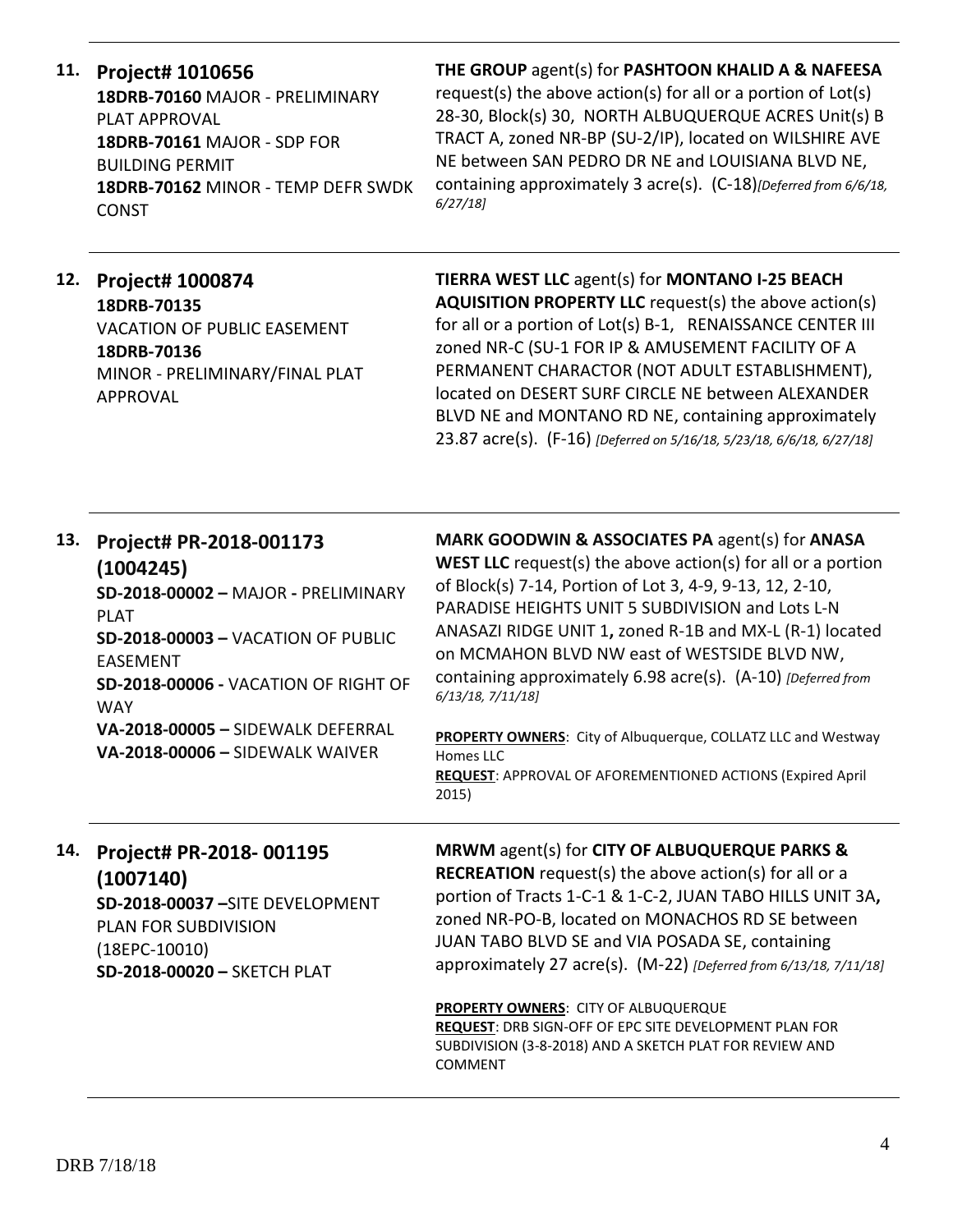| 15. | Project# PR-2018-001322<br>(1001440)<br>SI-2018-00061- SITE DEVELOPMENT PLAN<br>FOR BUILDING PERMIT<br>$(17EPC-40053)$        | TIERRA WEST, LLC agent(s) for PALO ALTO. INC. request(s)<br>the aforementioned action(s) for all or a portion of Tract D-<br>3A, COORS CENTRAL NORTH, zoned NR-BP (SU-1), located<br>at 303 COORS BLVD NW, containing approximately .5631<br>$\arccos(5)$ . (K-10)                                                                      |
|-----|-------------------------------------------------------------------------------------------------------------------------------|-----------------------------------------------------------------------------------------------------------------------------------------------------------------------------------------------------------------------------------------------------------------------------------------------------------------------------------------|
|     |                                                                                                                               | PROPERTY OWNERS: ALVARADO DEVELOPMENT LLC<br>REQUEST: DRB SIGN-OFF OF EPC SITE DEVELOPMENT PLAN FOR<br><b>BUILDING PERMIT</b>                                                                                                                                                                                                           |
| 16. | Project# PR-2018-001307<br>(1004375)<br>SI-2018-00055- SITE DEVELOPMENT PLAN<br><b>FOR BUILDING PERMIT</b><br>$(18EPC-40038)$ | CONSENSUS PLANNING, INC. agent(s) for HAGGAR GROUP<br>LLC request(s) the aforementioned action(s) for all or a<br>portion of Tract 1B of Tracts 1A and 1B of P & J<br>SUBDIVISION, zoned PD (SU-1), located on SAN ANTONIO<br>DRIVE NE between LOUSIANA BLVD NE and SAN PEDRO<br>DRIVE NE, containing approximately 3.1 acre(s). (E-18) |
|     |                                                                                                                               | PROPERTY OWNERS: HAGGAR GROUP LLC<br>REQUEST: DRB SIGN-OFF OF EPC SITE DEVELOPMENT PLAN FOR<br><b>BUILDING PERMIT</b>                                                                                                                                                                                                                   |
| 17. | Project# PR-2018-001262<br>(1010401)<br>SD-2018-00030- EXTENSION OF<br>PRELIMINARY PLAT<br>$(17DRB-70176+70102)$              | RESPEC, INC. agent(s) for WOODMONT PASEO, LLC &<br>RAINBOW PASEO, LLC request(s) the aforementioned<br>action(s) for all or a portion of DURANGO UNIT 3, zoned R-<br>1D/PD, locatedon WOODMOUNT AVE NW betwenn<br>RAINBOW BLVD NW and PASEO DEL NORTE NW,<br>containing approximately 23 acre(s). (C-09)                                |
|     |                                                                                                                               | PROPERTY OWNERS: RAINBOW PASEO LLC<br><b>REQUEST: EXTENSION OF PRELIMINARY PLAT</b>                                                                                                                                                                                                                                                     |
| 18. | Project# PR-2018-001262<br>(1010401)<br>SD-2018-00041- EXTENSION OF<br>PRELIMINARY PLAT<br>$(17DRB-70175+70108)$              | RESPEC, INC. agent(s) for WOODMONT PASEO, LLC &<br>RAINBOW PASEO, LLC request(s) the aforementioned<br>action(s) for all or a portion of DURANGO UNIT 2, zoned R-<br>1D/PD, locatedon WOODMOUNT AVE NW betwenn<br>RAINBOW BLVD NW and PASEO DEL NORTE NW,<br>containing approximately 18 acre(s). (C-09)                                |
|     |                                                                                                                               | PROPERTY OWNERS: RAINBOW PASEO LLC<br>REQUEST: EXTENSION OF PRELIMINARY PLAT                                                                                                                                                                                                                                                            |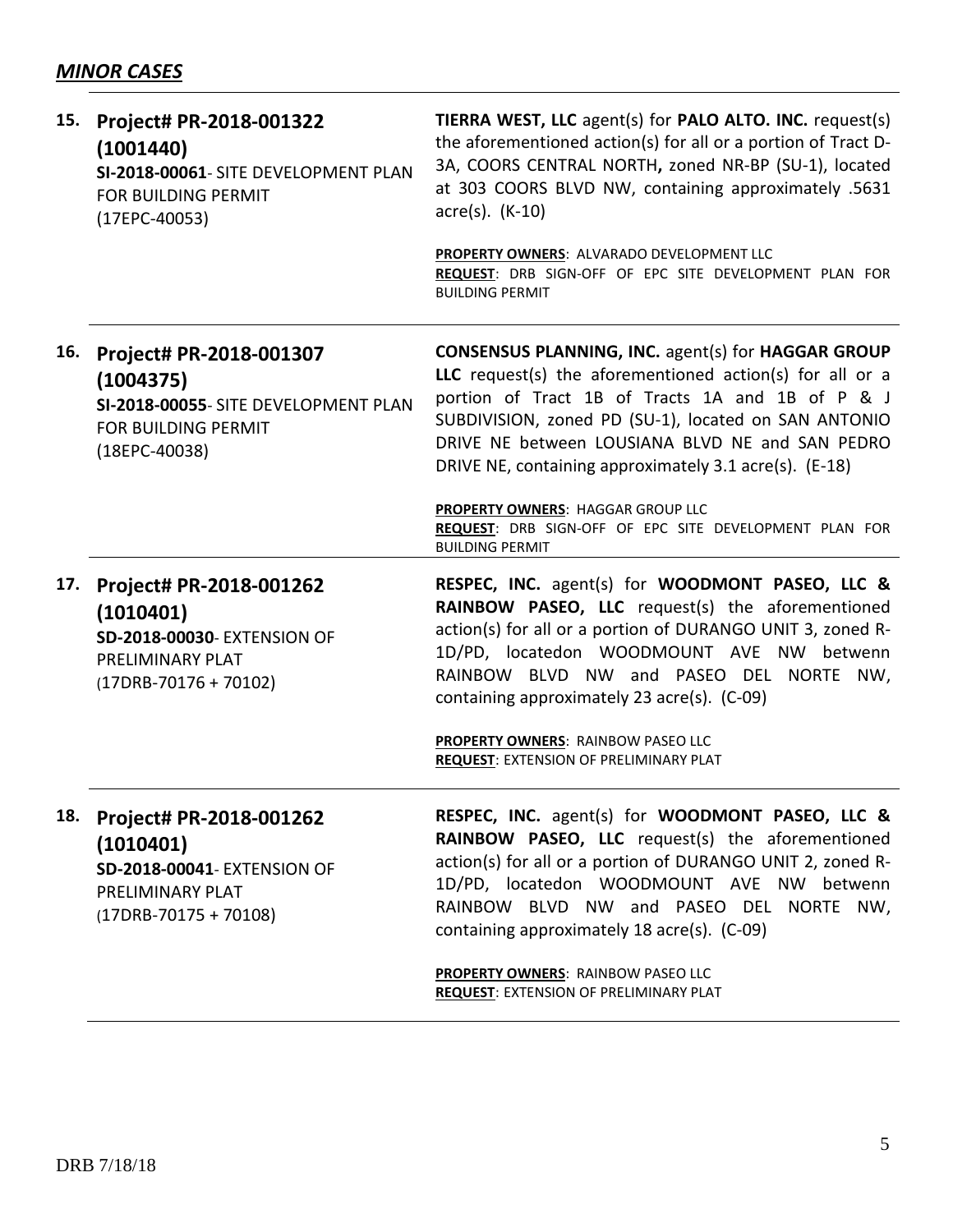| 19. | Project #PR-2018-001325<br>SD-2018-00036- PRELIMINARY/FINAL<br><b>PLAT</b>                                                                                                    | CARTESIAN SURVEY'S INC. agent(s) for FAIZEL KASSAM<br>request(s) the aforementioned action(s) for all or a portion<br>of Lots 1 thru 5, Block 2 HUNING'S HIGHLAND ADDITION<br>CONT .8035 AC +/- LOT 2, BLOCK 2, HUNINGS HIGHLAND<br>ADDN zoned MX-FB-FX, located at the SW corner of<br>BROADWAY BLVD SE and CENTRAL AVENUE NE, containing<br>approximately 0.8136 acre(s). (K-14)<br>PROPERTY OWNERS: SUNDOWNER HOSPITALITY LLC<br><b>REQUEST: CONSOLIDATION OF 5 LOTS INTO 1</b>                                                                                 |
|-----|-------------------------------------------------------------------------------------------------------------------------------------------------------------------------------|--------------------------------------------------------------------------------------------------------------------------------------------------------------------------------------------------------------------------------------------------------------------------------------------------------------------------------------------------------------------------------------------------------------------------------------------------------------------------------------------------------------------------------------------------------------------|
| 20. | Project #PR-2018-001284<br>SD-2018-00037 - PRELIMINARY/FINAL<br><b>PLAT</b><br>$(PS-2018-0006)$                                                                               | CARTESIAN SURVEY'S INC. agent(s) for LEGACY HOSPITAL<br>request(s) the aforementioned action(s) for all or a portion<br>of Tracts A-2-A-1-A and A-2-A-2-A (A REPL OF TR A-2-A-1<br>and A-2-A-2) of PARK SQUARE, zoned MX-H, located on<br>AMERICAS PKWY NE south of INDIAN SCHOOL RD NE and<br>west of LOUISIANA BLVD NE, Albuquerque, NM, containing<br>approximately 4.076 acre(s). (J-18)<br>PROPERTY OWNERS: KASSAM LAND ACQUISITION 10 LLC & NEW<br>OMNI HOSPITALITY LLCC/O LEGACY HOSPITALITY LLC<br>REQUEST: ADJUSTMENT OF PROPERTY LINE BETWEEN 2 EXISTING |
|     |                                                                                                                                                                               | <b>TRACTS</b>                                                                                                                                                                                                                                                                                                                                                                                                                                                                                                                                                      |
| 21. | Project# 1000111<br>18DRB-70097 MINOR - PRELIMINARY/<br>FINAL PLAT APPROVAL                                                                                                   | <b>SANDIA LAND SURVEYING LLC agent(s) for</b><br><b>NEATHERWOOD PARTNERS</b> request(s) the above action(s)<br>for all or a portion of Tract(s) B, ALTURA COMPLEX, zoned<br>MX-T/PD (SU-1 for O-1 Uses and SU-1 PRD and Office<br>Development) located at 4101 INDIAN SCHOOL RD NE<br>between CARLISLE BLVD NE and WASHINGTON ST NE<br>containing approximately 6.967 acre(s). (H-17) [deferred from<br>4/4/18, 4/11/18, 4/18/18]                                                                                                                                  |
| 22. | Project# PR-2018-001223<br>(1011553)<br>SI-2018-00041 - SITE DEVELOPMENT<br>PLAN FOR SUBDIVISION AND SITE<br>DEVELOPMENT PLAN FOR BUILDING<br>PERMIT<br>$(18EPC-40008+40009)$ | MODULUS ARCHITECTS, INC agent(s) for 3X1, LLC.<br>request(s) the above actions for all or a portion of Tract<br>B2A1, TOWN of ATRISCO GRANT zoned MX-L (SU-1/C-1 &<br>AUTO SALES), located on COORS BLVD NW between<br>SEQUOIA RD NW and TUSCON RD NW, containing<br>approximately 1.9 acre(s). (G-11-Z) [Deferred from 6/13/18,<br>6/27/18<br><b>PROPERTY OWNERS: 3X1,LLC.</b><br>REQUEST: DRB SIGN OFF OF EPC APPROVED SITE DEVELOPMENT PLAN<br>FOR BUILDING PERMIT AND EPC APPROVED SITE DEVELOPMENT PLAN<br>FOR SUBDIVISION (4-12-2018)                        |